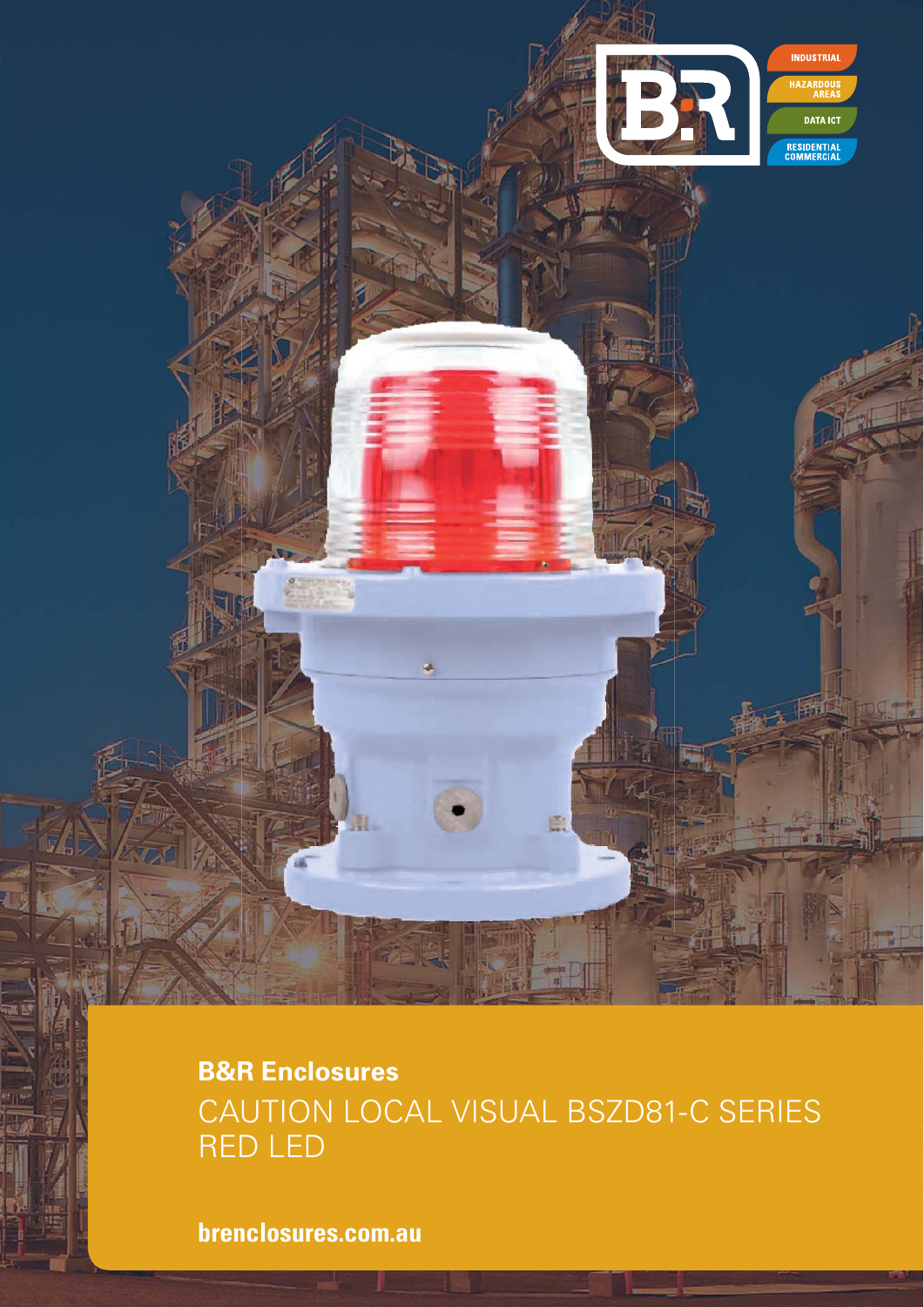# BSZD81-C Series Caution Visual LED

Zones 1 & 2, 21 & 22





## features & benefits

- Ultra bright LED lamps
- Energy efficient
- Low power consumption
- Service life up to 30,000 hours
- Red 40W LED lamp
- Luminous intensity >2000 cd
- Synchronous flash frequency 16, 20, 30, 40, 60, 80, 120 or 240 flashes per minute
- Copper-free aluminium alloy powdercoated enclosure
- Stainless steel fasteners
- Powdercoated Window Grey RAL7040

### applications

- Petrochemical, metallurgical, power generation and manufacturing industries.
- Oil refineries, offshore production, drilling platforms, fuel depots, chemical plants, including pesticides and fertilisers, paint manufacturing plants, spray booths, service stations, vehicle manufacturing, oxygen and acetylene production, airport hangars, above ground coal mining, sewerage treatment plants, pumping stations, distilleries.
- Grain silos, handling and storage facilities, flour mills, powdered milk production, food and manufacturing.

| <b>PROTECTION RATINGS</b>                               | <b>CERTIFICATION</b>      | AMBIENTTEMPERATURE | RATED VOLTAGE                                               | <b>RANGE</b>    |
|---------------------------------------------------------|---------------------------|--------------------|-------------------------------------------------------------|-----------------|
| Ex d e IICT6 Gb<br>$Ex$ tb IIICT80 $^{\circ}$ C Db IP65 | <b>IECEx CQM 11.0026X</b> | -40°C $\sim$ +55°C | AC 220-240V, 50/60Hz<br>Other voltages available on request | BSZD81-C Series |

### part number convention

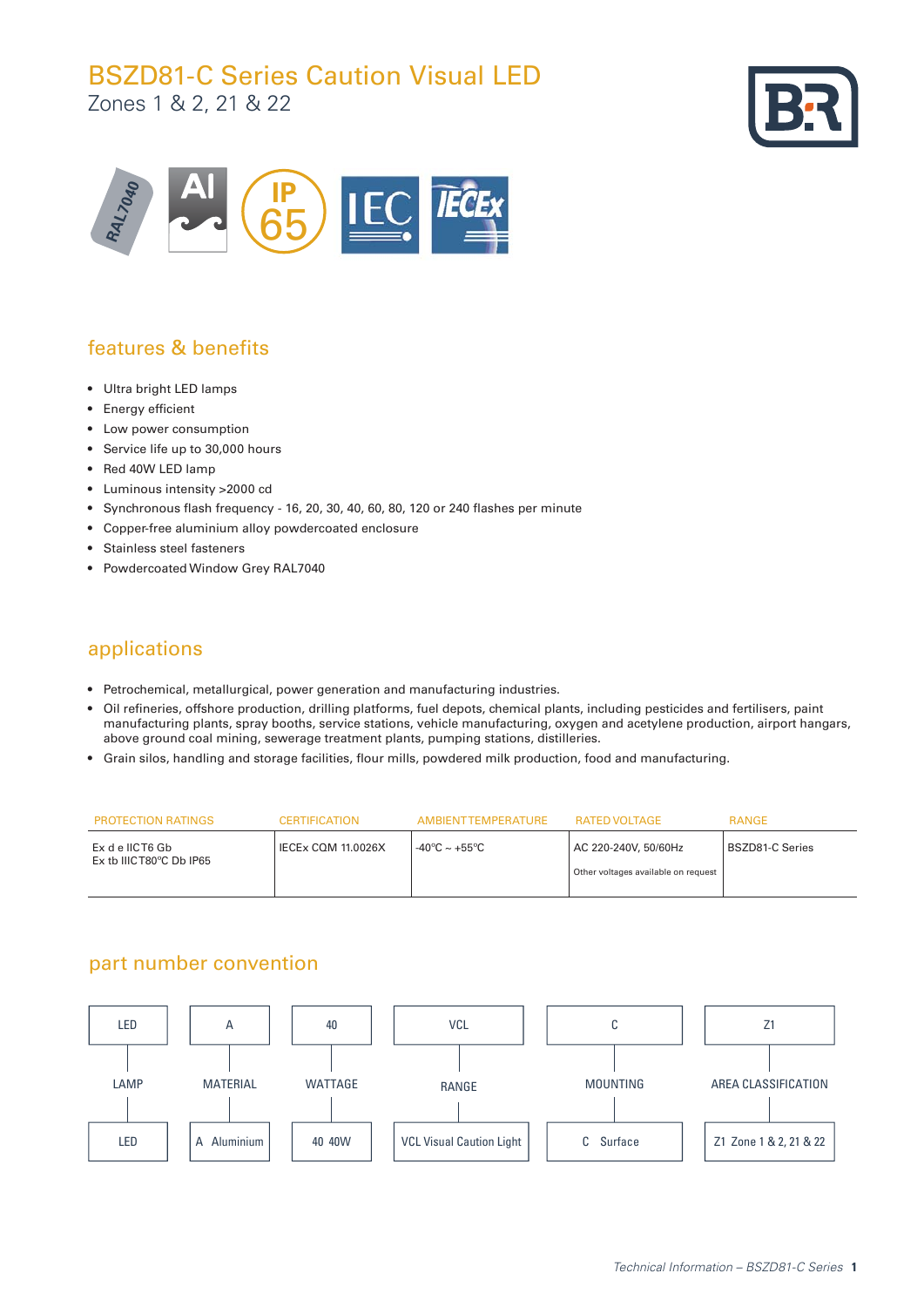# BSZD81-C Series Caution Visual LED Zones 1 & 2, 21 & 22

### electrical parameters

| Product type | Rated input<br>voltage (VAC) | Voltage<br>frequency (Hz) | Rated<br>power (W) | <b>Cable Entries</b> |
|--------------|------------------------------|---------------------------|--------------------|----------------------|
| LEDA40       | 220 - 240                    | 50/60                     | 40                 | $4 \times M25$       |

\*other voltages available on request

### other parameters

| Product type | Size (mm)                   | Weight (kg) | Ambient Temperature<br>(°C)       | Temp classification | IP code |
|--------------|-----------------------------|-------------|-----------------------------------|---------------------|---------|
| LEDA40       | $420 \times 308 \times 220$ | 13.8        | $-40^{\circ}$ C ~ $+55^{\circ}$ C | T6                  | 65      |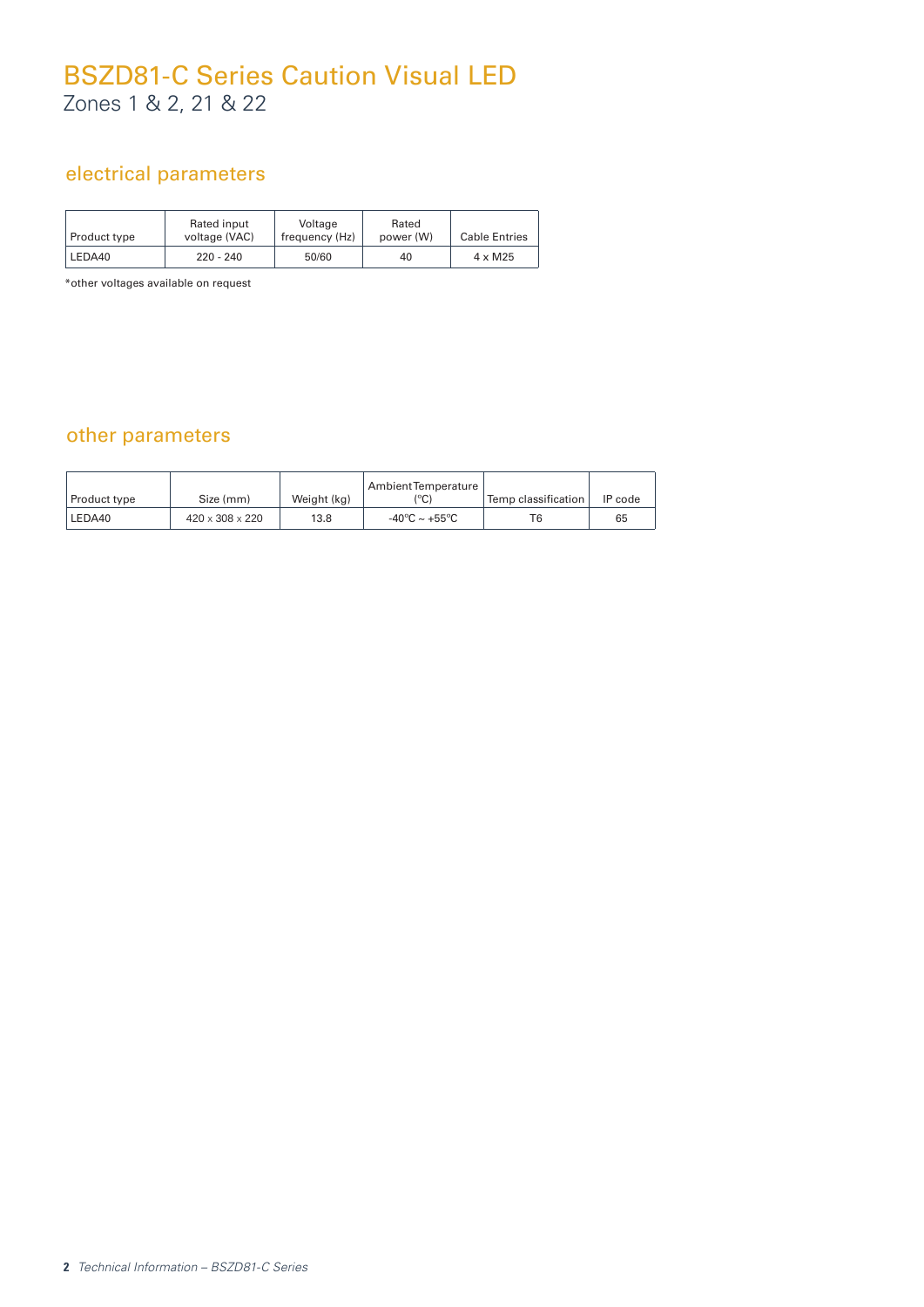# BSZD81-C Series Caution Visual LED Zones 1 & 2, 21 & 22

### dimensional drawings